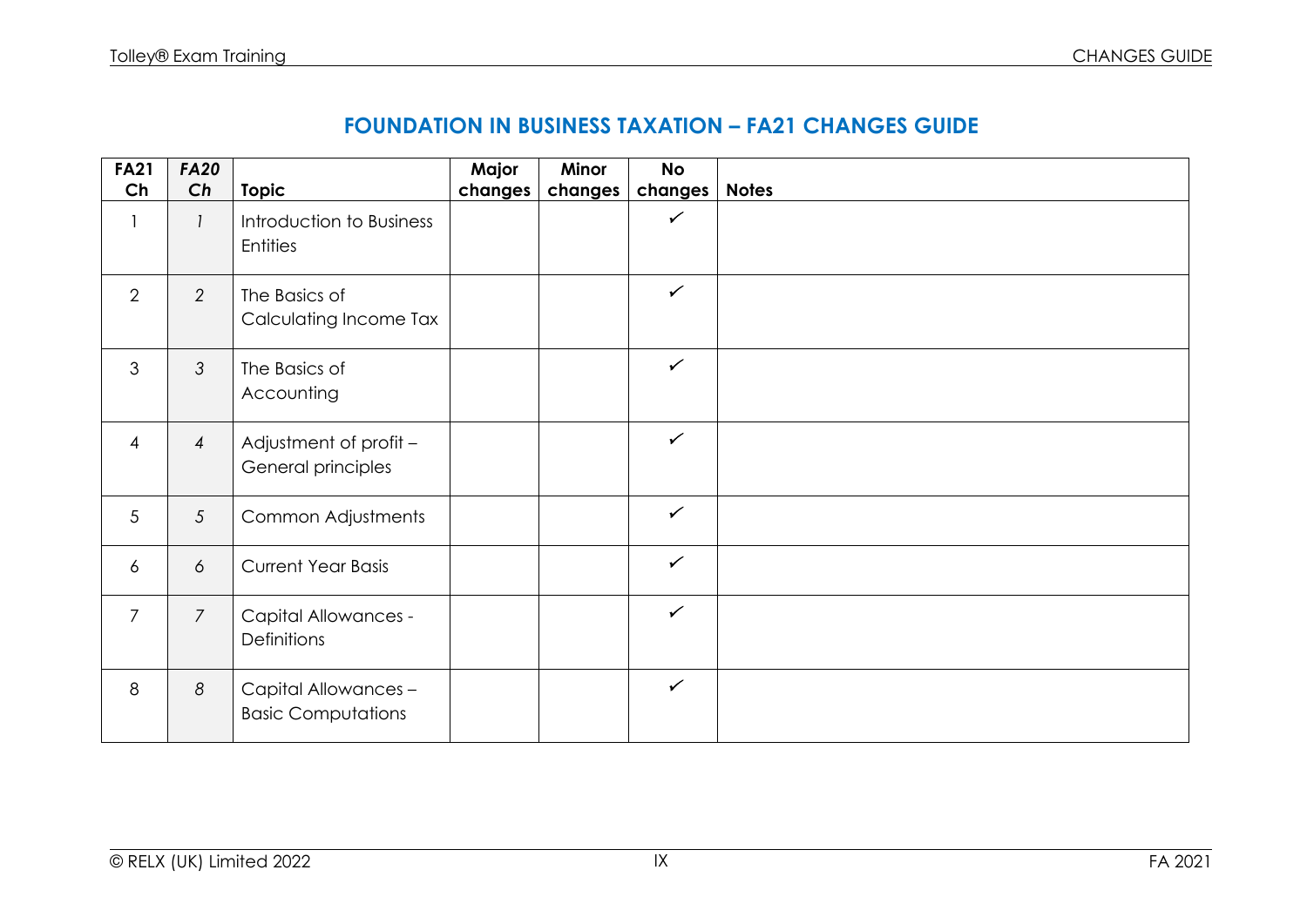| 9               | 9  | Capital Allowances -<br>First Year Allowances &<br>the Annual Investment<br>Allowance | $\checkmark$ |              | AIA limit remains £1 million until 31 December 2021. It is<br>£200,000 from 1 January 2022.                                                                                            |
|-----------------|----|---------------------------------------------------------------------------------------|--------------|--------------|----------------------------------------------------------------------------------------------------------------------------------------------------------------------------------------|
| 10 <sup>°</sup> | 10 | Capital Allowances -<br>Special Rate Pool                                             |              | $\checkmark$ |                                                                                                                                                                                        |
| 11              | 11 | Capital Allowances -<br>Cars & Other Aspects                                          | $\checkmark$ |              | Changes in $CO2$ emission levels when determining<br>which pool expenditure on cars is entered into (main<br>pool - not more than 50 g/km; special rate pool -<br>greater than 50g/km) |
| 12              | 12 | Sole Traders & Self<br>Assessment                                                     |              | $\checkmark$ |                                                                                                                                                                                        |
| 13              | 13 | Sole Traders - Payment<br>Dates & Penalties                                           |              | $\checkmark$ |                                                                                                                                                                                        |
| 14              | 14 | <b>Trading Losses for Sole</b><br><b>Traders</b>                                      | $\checkmark$ |              | Temporary extension of carry back of trade losses to<br>three years is available for losses in 2020/21 and<br>2021/22.                                                                 |
| 15              | 15 | Introduction to<br>Partnerships                                                       |              | $\checkmark$ |                                                                                                                                                                                        |
| 16              | 16 | <b>Partnership Changes</b>                                                            |              | $\checkmark$ |                                                                                                                                                                                        |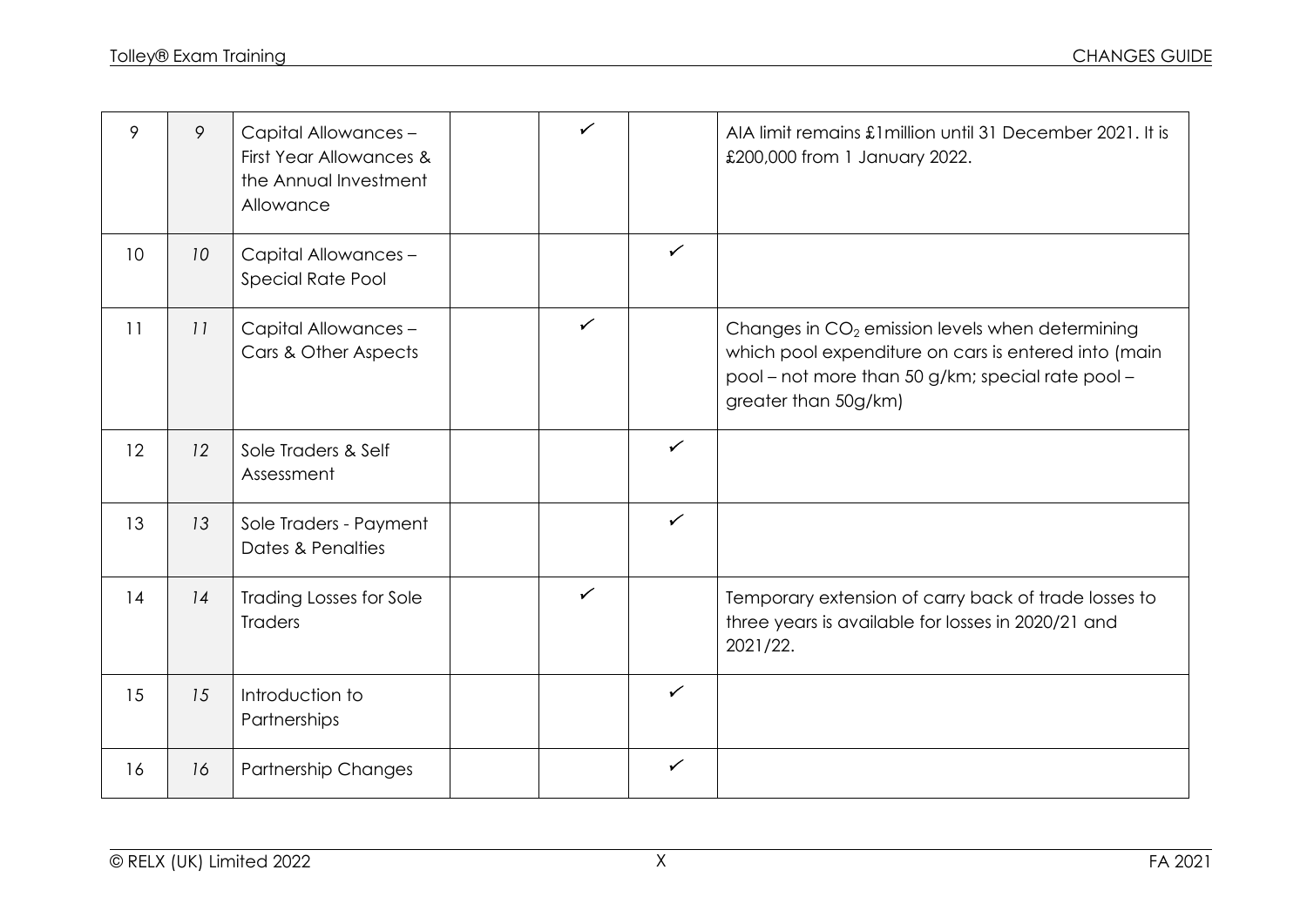| 17 | 17 | Partnership Losses                                       | $\checkmark$ |              | Temporary extension of carry back of trade losses<br>applies to partnership losses. |
|----|----|----------------------------------------------------------|--------------|--------------|-------------------------------------------------------------------------------------|
| 18 | 18 | <b>Simplification Measures</b>                           | $\checkmark$ |              | Reference to temporary extension of carry back of<br>trade losses.                  |
| 19 | 19 | Classes 2 & 4 National<br><b>Insurance Contributions</b> | $\checkmark$ |              | Updated for changes to thresholds.                                                  |
| 20 | 20 | Introduction to CT                                       |              | $\checkmark$ |                                                                                     |
| 21 | 21 | Computation of CT                                        |              | $\checkmark$ |                                                                                     |
| 22 | 22 | Long Periods of<br>Account                               |              | $\checkmark$ |                                                                                     |
| 23 | 23 | <b>CTSA</b>                                              |              | $\checkmark$ |                                                                                     |
| 24 | 24 | Payment of CT                                            |              | $\checkmark$ |                                                                                     |
| 25 | 25 | Loan Relationships                                       |              | $\checkmark$ |                                                                                     |
| 26 | 26 | Trading Losses for<br>Companies                          | $\checkmark$ |              | Temporary extension to loss carry back rules.                                       |
| 27 | 27 | Corporate Capital<br>Gains                               |              | $\checkmark$ |                                                                                     |